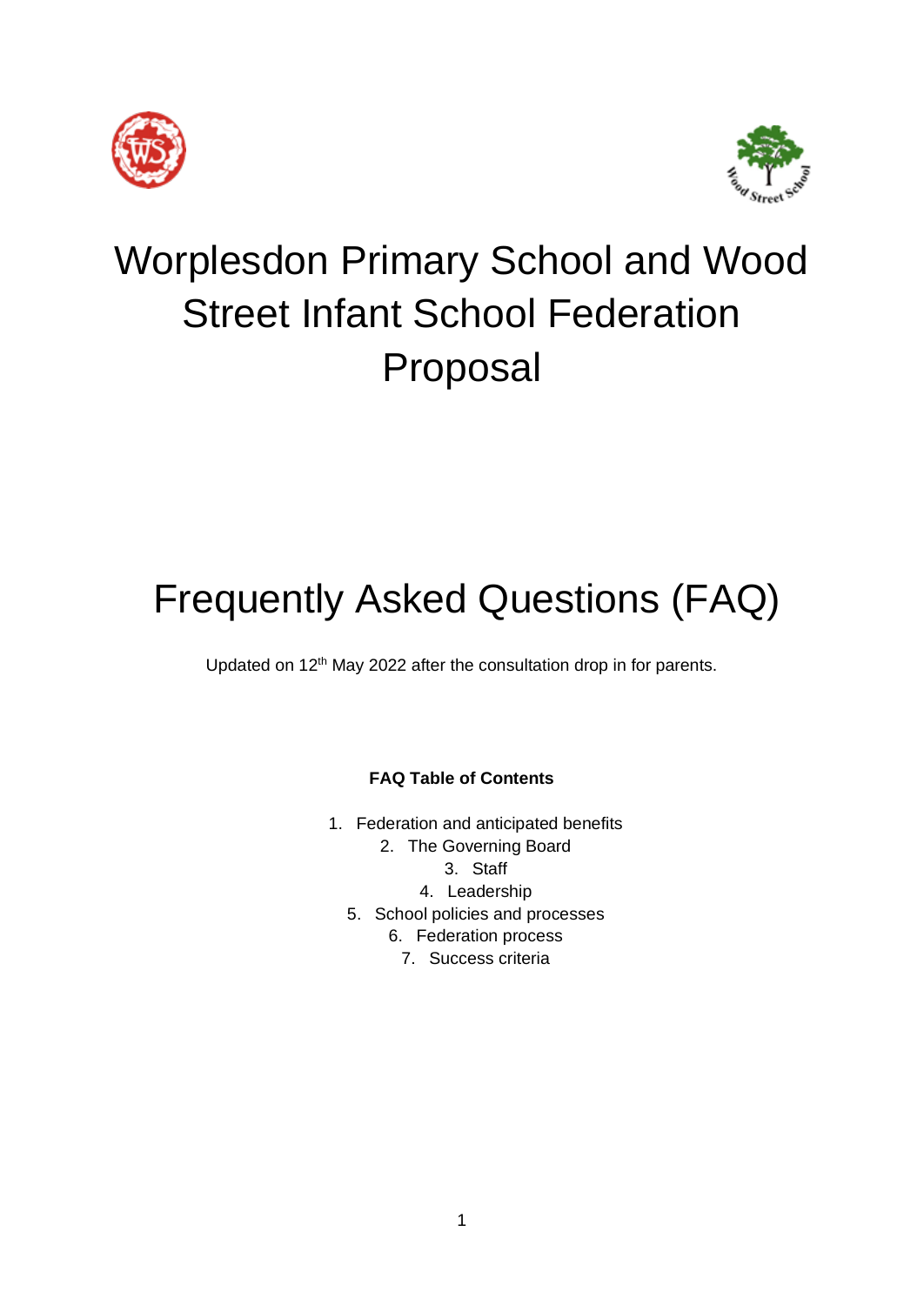# **1. Federation and anticipated benefits**

## **Q. What is a federation?**

*A. A federation is a group of two or more schools with a single governing body. It is formally constituted under statutory regulations.*

## **Q. Why have the schools proposed that a Federation is the way forward? What would be the advantages?**

*A. We believe that this is the best way forward to benefit both staff and children. The Federation will provide:*

- *Greater learning opportunities for pupils and staff*
- *Sharing of good practice and expertise*
- *Sharing of staff skills with greater flexibility for supporting learning*
- *Strong leadership structure*
- *Stronger purchasing power and potential economies of scale savings*

*For our children, this would mean:*

- *A consistent approach to teaching and learning, and a smooth transition when some children move from Wood Street to Worplesdon*
- *Increased capacity to meet the needs of children through the sharing of resources and knowledge*
- *Greater opportunities for an enriched curriculum including after school provisions*

## **Q. Will either school lose their character as part of a federation?**

*A. Each school will continue to be individual schools, retaining all aspects of their individuality, including their names and uniforms, but will benefit from enhanced shared services, collaboration on Continued Professional Development (CPD) and curriculum development.*

## **Q. Why would federation be beneficial? Why can't each school continue as we are?**

*A. For the future financial stability of each of the schools. Current and future projected intake numbers are decreasing due to low birth rates (and continued declining projected birth rates). We need to be proactive now to secure the future viability of the schools, whilst also benefiting the children and staff.*

## **Q. What role would the Local Authority (LA) play during this consultation?**

*A. The decision to federate sits with the two governing bodies. After formal consultation, if both governing bodies decide to go ahead with the federation, they would inform the LA who would support the process.*

# **2. The Governing Board**

## **Q. What is the role of the Governing Board?**

*A. The Governing Board is legally required to:*

- *Ensure the school is a safe environment for all stakeholders and complies with Government and Local Authority Health and Safety and Safeguarding Legislation and Guidelines.*
- *Ensure that the school budget is not in deficit, takes measures to ensure that best value is obtained in the spending of school funds and has financial measures in place to monitor and approve spending.*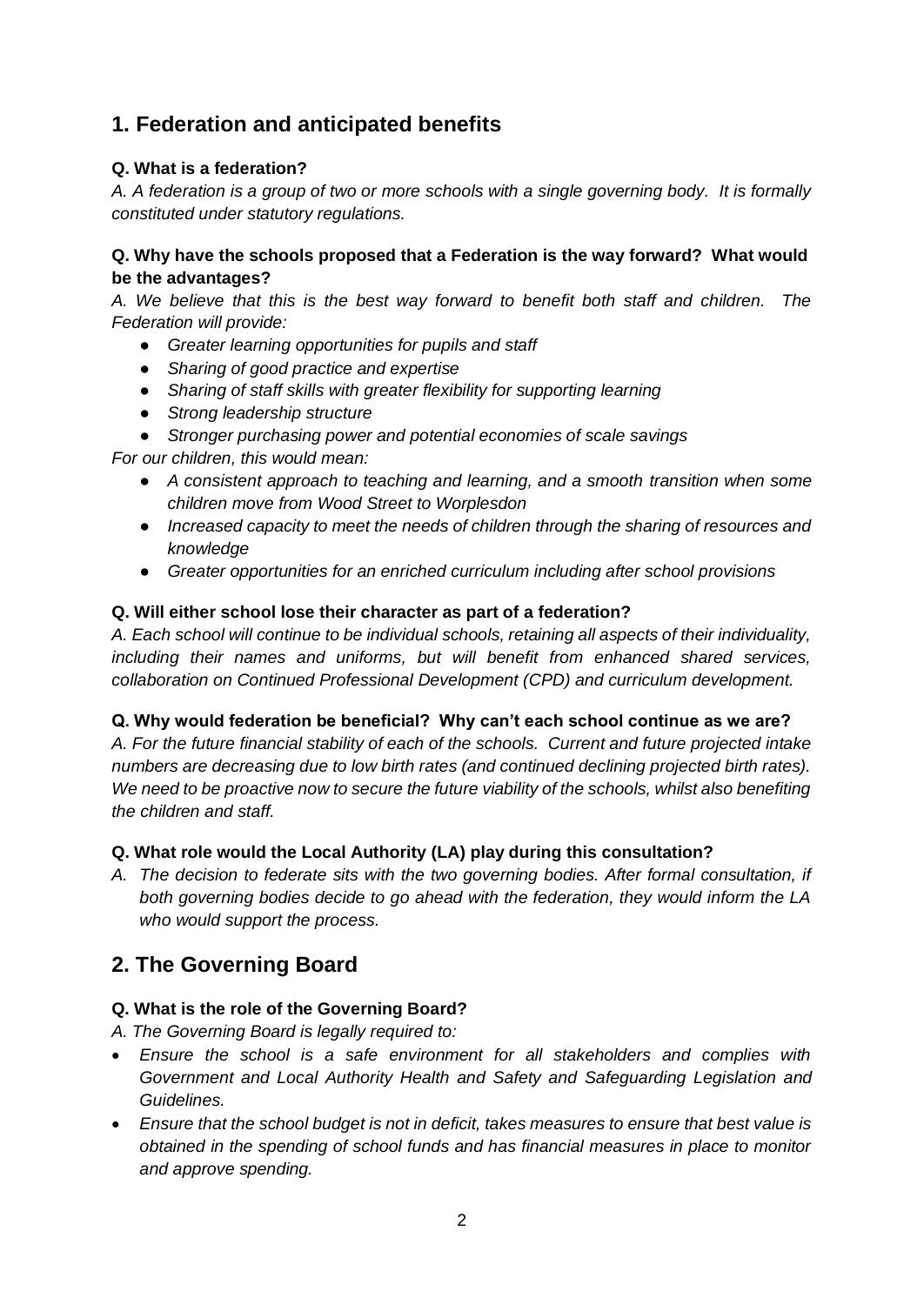- *Approves and reviews school policies.*
- *Ensure that the school provides a broad and balanced national curriculum in line with national legislation and guidelines.*
- *Provides a performance management structure for the Executive Headteacher, Headteacher and staff.*
- *Approve the appointment of staff.*

*The Governing Board is also responsible for the monitoring of the short-term operation of the school and, in conjunction with the Executive Headteacher, the long-term strategic planning of the school.*

*The Executive Headteacher is responsible for the operational management of the school, including staffing matters, and the implementation of national and school policies, guidelines and legal requirements*

## **Q. What will happen to the individual Governing Boards?**

*A. On the federation date, the governing boards of each school will dissolve and a new governing board will be formed. This governing body will be structured based on the current Federation Regulations and a 'governor skills audit' will assist in informing the process. The new governing board will be accountable for the success of the Federation, incorporating both schools.* 

## **Q. Can the dissolving of both governing bodies take place over time?**

*A. No, due to the legal framework that we must follow.*

## **Q. Will the new Governing Board have fair representation from both constituent schools?**

*A. Yes. The intent shall be to structure the Board to achieve a fair representation within the context of the regulations and delivery of the Boards statutory duties.* 

## **3. Staff**

## **Q. What would this mean for the members of staff?**

*A. As all members of staff across both schools are Surrey County Council employees, they will continue on their current terms and conditions of employment and continuity for contractual purposes will remain unchanged. There will be no detriment to staff pay or pension. However, the new governing body of the federated school will take over the staffing responsibilities currently undertaken by each school's individual governing body.*

## **Q. Will posts be reduced as a result of the Federation?**

*A. The existing staffing structures will continue to be reviewed, as they are currently, dependent on need.*

## **Q. Given the size difference between both schools, will it feel like a takeover?**

*A. No. Both schools will continue to implement their own school policies and procedures however best practice will be shared across schools for the mutual benefit of the whole community. The uniqueness of both schools will be maintained and nurtured.*

## **Q. Will the schools still have their own budgets?**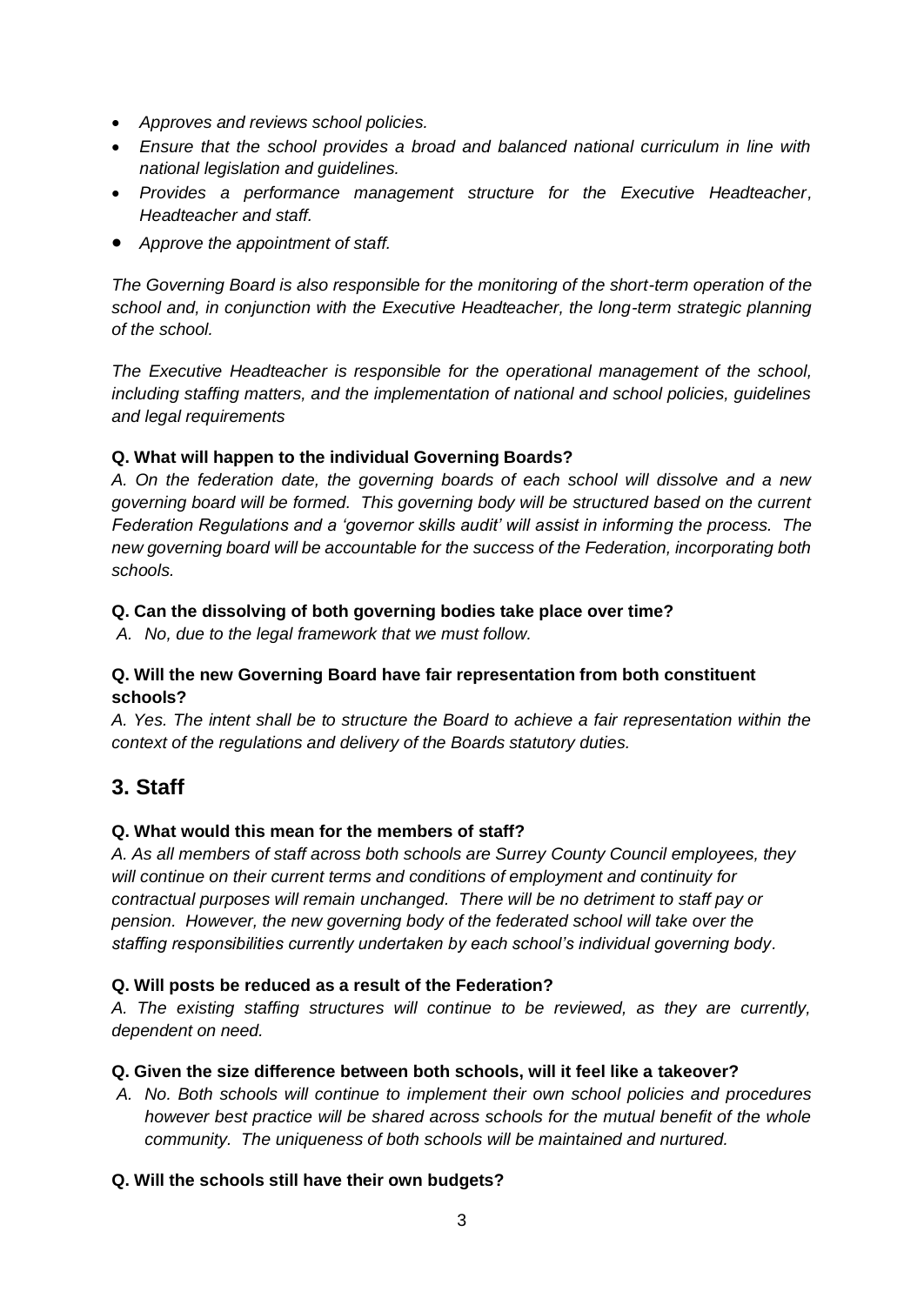*A. Yes, and Governors and staff will continue to strive for best value for money whilst seeking the best outcomes for all of the children. The budgets of each school will continue to be separately accounted for.*

## **Q. What happens if one school's budget looks like it is going to go into deficit?**

*A. The Federated Governing Body will be responsible for both budgets remaining in credit as they currently do.*

## **Q. When will both schools see each other's budgets?**

*A. As part of the consultation process, both schools will carry out due diligence which will involve sharing financial information. School Business Managers and other appropriate members of staff will be involved in this process.*

## **Q. Will staff be able to work across schools?**

*A. There will be opportunities for staff to work across schools if it is to benefit the children and staff would like the opportunity.*

## **Q. Will staff at either school be able to benefit from training delivered at the other school?**

*A. Yes.*

## **4. Leadership**

## **Q. Will there be changes to school leadership?**

*A. No, school leadership structures will remain as-is and will continue to be reviewed, as they are currently, dependent on need.* 

## **5. School policies and processes**

## **Q. Will the admissions criteria change?**

*A. No, Wood Street would remain on the Worplesdon's admissions criteria.*

## **Q. Could a child move from one school to another?**

*A. The normal Surrey procedures would need to be followed.*

## **Q. Will there be just one OFSTED inspection in future?**

*A. No, both schools will continue to be inspected independently.*

## **Q. Will schools continue to publish their school's data separately?**

*A. Yes.*

## **Q. Will the schools have the same School Improvement Partner (SIP)?**

*A. It is beneficial to have the same SIP supporting both schools to ensure consistency in monitoring and academic standards.*

## **Q. Will both schools have the same set of policies?**

*A. Where school leadership believe that the schools will benefit from the same policy then a federated policy will be adopted (such as Performance Management of Staff). Where school leadership identify the need for different policies, the separate schools will have their own policy (such as the Behaviour Policy). Updated from parental consultation drop in meeting held on 12.5.22*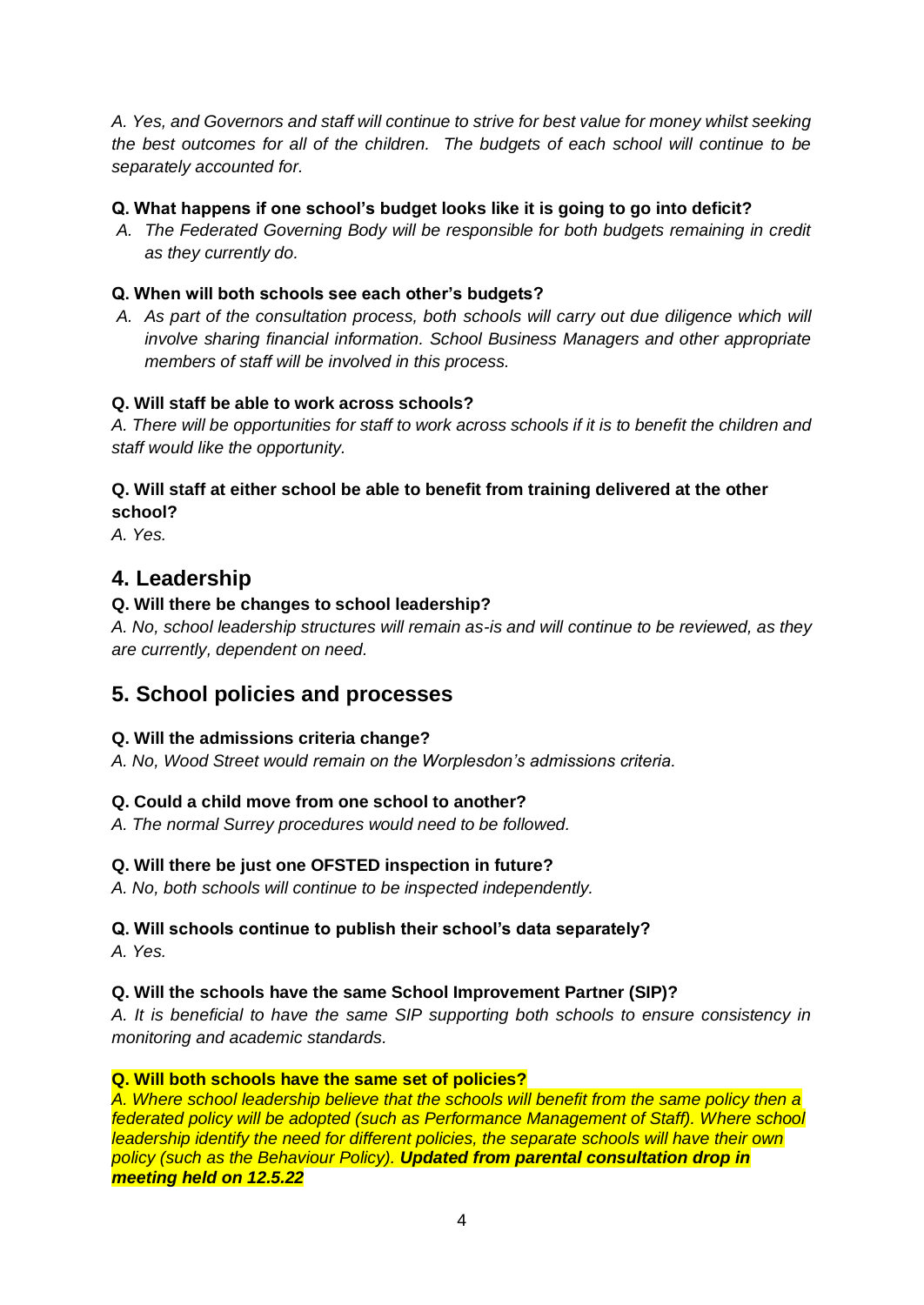## **6. Federation Process**

## **Q. What is the timeline for becoming a Federation?**

*A. Once individual Boards are agreed in principle to formally explore Federation the process moves to planning 'consultation'. Boards will engage early with all stakeholder groups to talk about the consultation process and the reasons driving consultation. It is advised that consultation should take no less than 6 weeks. The consultation period begins on 27th April and will end on 8th June 2022. Feedback will be collated and the final Board decisions will be made before the end of the Summer Term 2022.*

## **Q. How will key stakeholder views be collected and considered?**

*A. Parents/carers, and the staff, will all be encouraged to feed back to the board of governors at their respective school, so the governors can consider whether they have the support of key stakeholders. Sessions shall be offered, with considerations given to the practicalities with continued COVID-19 safeguarding. Other than parent/carers and staff, stakeholder groups include the Local Authority, Professional Bodies (such as Trade Unions) Pupils, and partners, such as Freemantles.*

## **Q. What happens if it doesn't work out, the benefits are not realised, or either of the schools begin to lose their reasonable control?**

*A. Federations may in exceptional circumstances be 'dissolved' where they only incorporate two parties, in accordance with The School Governance (Federations) (England) Regulations 2012. However, the governing bodies of each school do not view entering into a federation as a temporary measure.*

# **7. Success criteria**

## **Q. How will we judge if the process of Federation has been successful?**

*A. The consultation period will be used to identify all benefits and challenges, including the definition of the success criteria for both the initial federation process and the run state. Both individual Boards will need to vote to Federate during the Summer Term 2022. Set against the benefits and risks (with agreed mitigations and action plans), the new Board will complete the implementation plan and be in constant review with stakeholder groups to monitor and judge its own effectiveness in delivering the benefits and mitigations.*

## **Q. Following federation, how will the Board monitor and judge successful operation and outcomes?**

*A. The new Board shall design a fit for purpose Annual Plan, which will incorporate specific objectives relating to the operation of the Federation. The annual plan is public and is therefore a transparent instrument with which to hold the Governing Board to account.*

# **7. Additional Questions**

## **Q. Will the name of the school change?**

*A. No. The names of both schools will stay the same.*

## **Q. Will the school uniforms change?**

*A. No. The school uniforms and colours will remain the same.*

## **Q. Will there be joint Ofsted inspections?**